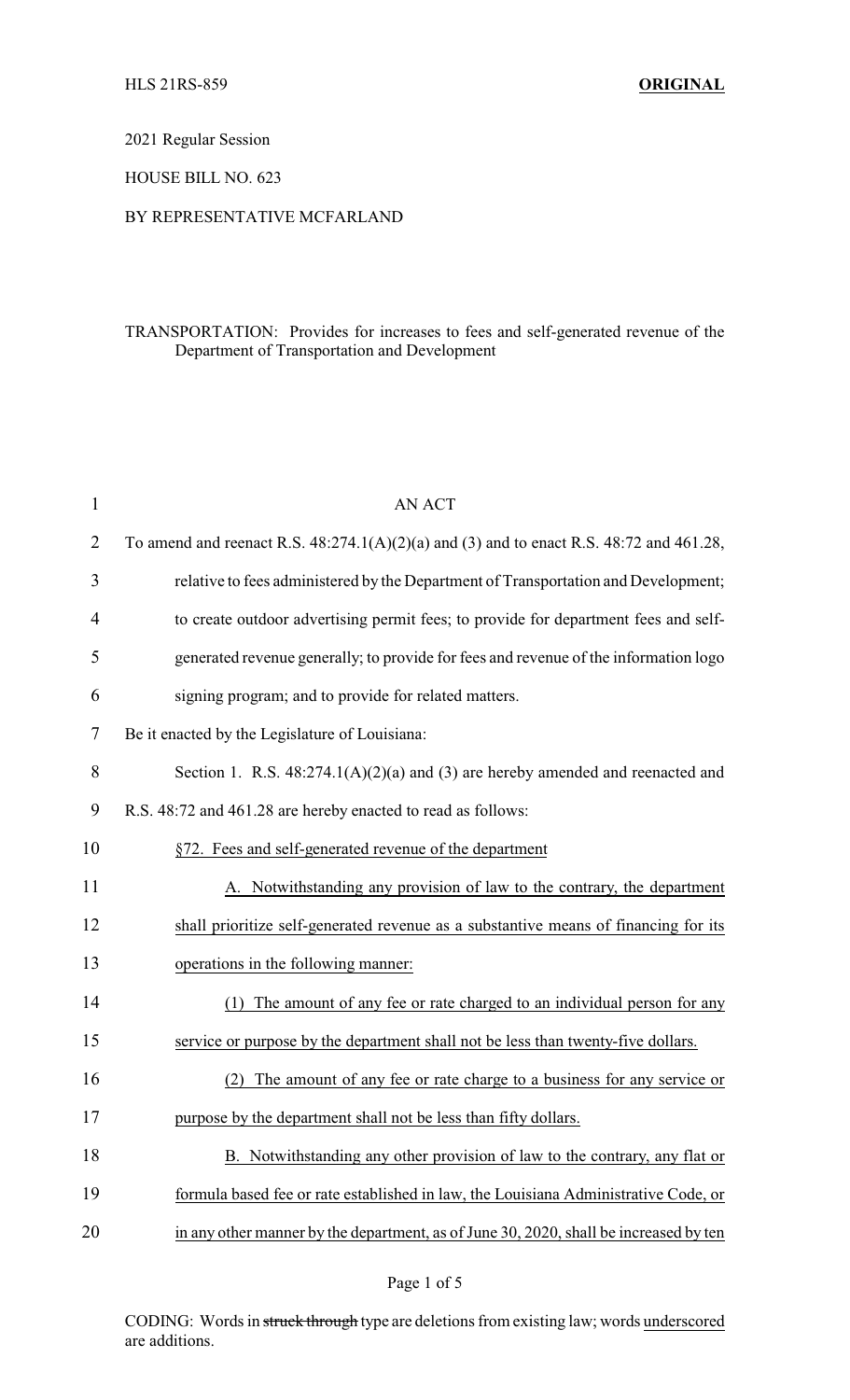| $\mathbf{1}$   | percent on July 1, 2020. If this increase adjustment does not result in a fee meeting   |
|----------------|-----------------------------------------------------------------------------------------|
| $\overline{2}$ | the requisite minimum thresholds established in Subsection A of this Section, the       |
| 3              | department shall automatically raise the fee amount to the appropriate minimum          |
| 4              | level.                                                                                  |
| 5              | C. Beginning on July 1, 2022, fees shall be adjusted annually in accordance             |
| 6              | with the United States Bureau of Labor Statistics' consumer price index for all urban   |
| 7              | consumers as published in January each year.                                            |
| 8              | D. The department shall assess its costs for rendering services relative to fees        |
| 9              | or rates adjusted pursuant to this Section and shall submit a report to the Commission  |
| 10             | on Government Reform in Transportation with its findings by no later than               |
| 11             | December 31, 2022.                                                                      |
| 12             | *<br>*<br>∗                                                                             |
| 13             | §274.1. Placing of specific information logo signs on interstate highways; contracts    |
| 14             | with third parties                                                                      |
| 15             | A.                                                                                      |
| 16             | *<br>*<br>*                                                                             |
| 17             | $(2)(a)$ If the department contracts with a qualified third party or parties for        |
| 18             | the placement, erection, and maintenance of specific information logo signs and         |
| 19             | supports within interstate and other fully controlled access highway rights-of-way,     |
| 20             | selection of the qualified third party or parties shall be made pursuant to the         |
| 21             | provisions of R.S. 39:1554(B). The department and the qualified third party or          |
| 22             | parties shall negotiate the terms and conditions of their contract; however, the        |
| 23             | qualified third party or parties shall be required to deposit all revenues received     |
| 24             | pursuant to the contract into a separate account and provide the department with a      |
| 25             | full accounting of such revenues every three months. The qualified third party or       |
| 26             | parties shall pay to the department a minimum of one hundred fifty thousand dollars     |
| 27             | per year or ten percent of the gross revenue of the logo signing program, whichever     |
| 28             | is greater, for use of rights-of-way. The term of the initial contract shall not exceed |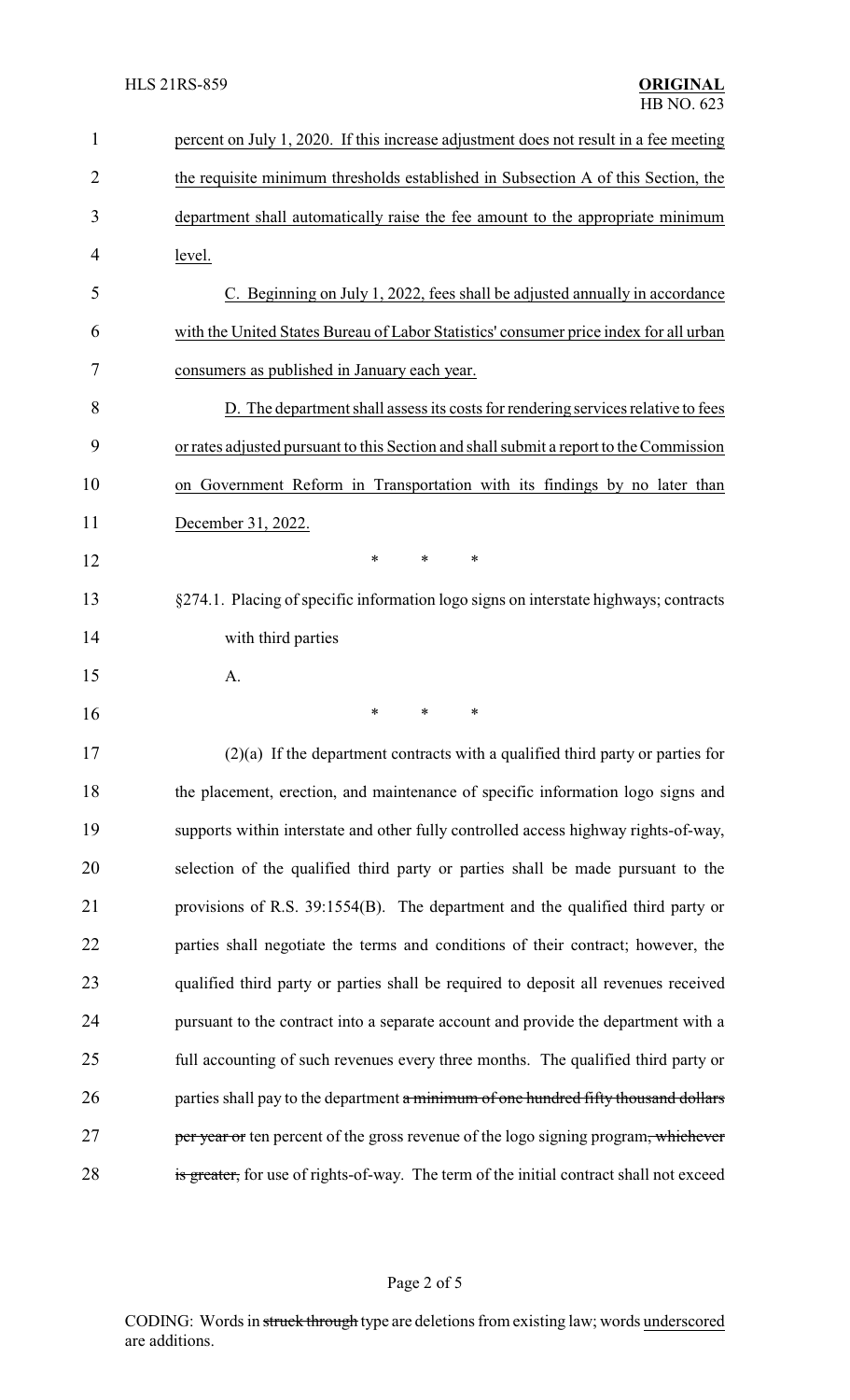| 1              | five years; however, the department may extend the initial term of the contract for      |
|----------------|------------------------------------------------------------------------------------------|
| $\overline{2}$ | not more than four additional five-year periods.                                         |
| 3              | *<br>*<br>∗                                                                              |
| 4              | $(3)(a)$ The department shall establish appropriate and reasonable fees for              |
| 5              | companies with fewer than fifty employees; however, the fees shall not exceed the        |
| 6              | following:                                                                               |
| 7              | $(a)$ (i) Four hundred seventy-five One thousand dollars, per direction, per             |
| 8              | mainline. However, beginning in Fiscal Year 2005, the fee per mainline sign shall        |
| 9              | not exceed two hundred seventy-five dollars; beginning in Fiscal Year 2006, the fee      |
| 10             | per mainline sign shall not exceed three hundred seventy-five dollars; beginning in      |
| 11             | Fiscal Year 2007, the fee per mainline sign shall not exceed four hundred twenty-five    |
| 12             | dollars; and beginning in Fiscal Year 2008, the fee per mainline sign shall not exceed   |
| 13             | four hundred seventy-five dollars.                                                       |
| 14             | $\left(\frac{b}{c}\right)$ (ii) $\Theta$ ne Five hundred dollars per direction per ramp. |
| 15             | $\overline{c}$ (iii) Fifty Two hundred fifty dollars per trail blazer.                   |
| 16             | The department shall not limit the fees for companies with more than<br>(b)              |
| 17             | fifty employees. Instead, for companies with more than fifty employees, the              |
| 18             | qualified third party or parties shall seek to market the program in an effort to        |
| 19             | maximize revenue.                                                                        |
| 20             | ∗<br>∗<br>∗                                                                              |
| 21             | §461.28. Outdoor advertising annual permit fees                                          |
| 22             | Notwithstanding any provision of law to the contrary, the annual<br>A(1)                 |
| 23             | permit fee for outdoor advertising signs, displays, and devices owned by a company       |
| 24             | with fewer than fifty employees shall be as follows:                                     |
| 25             | (a) Fifty dollars for each structure positioned along non-interstate highways.           |
| 26             | Two hundred fifty dollars for each structure positioned along interstate<br>(b)          |
| 27             | highways.                                                                                |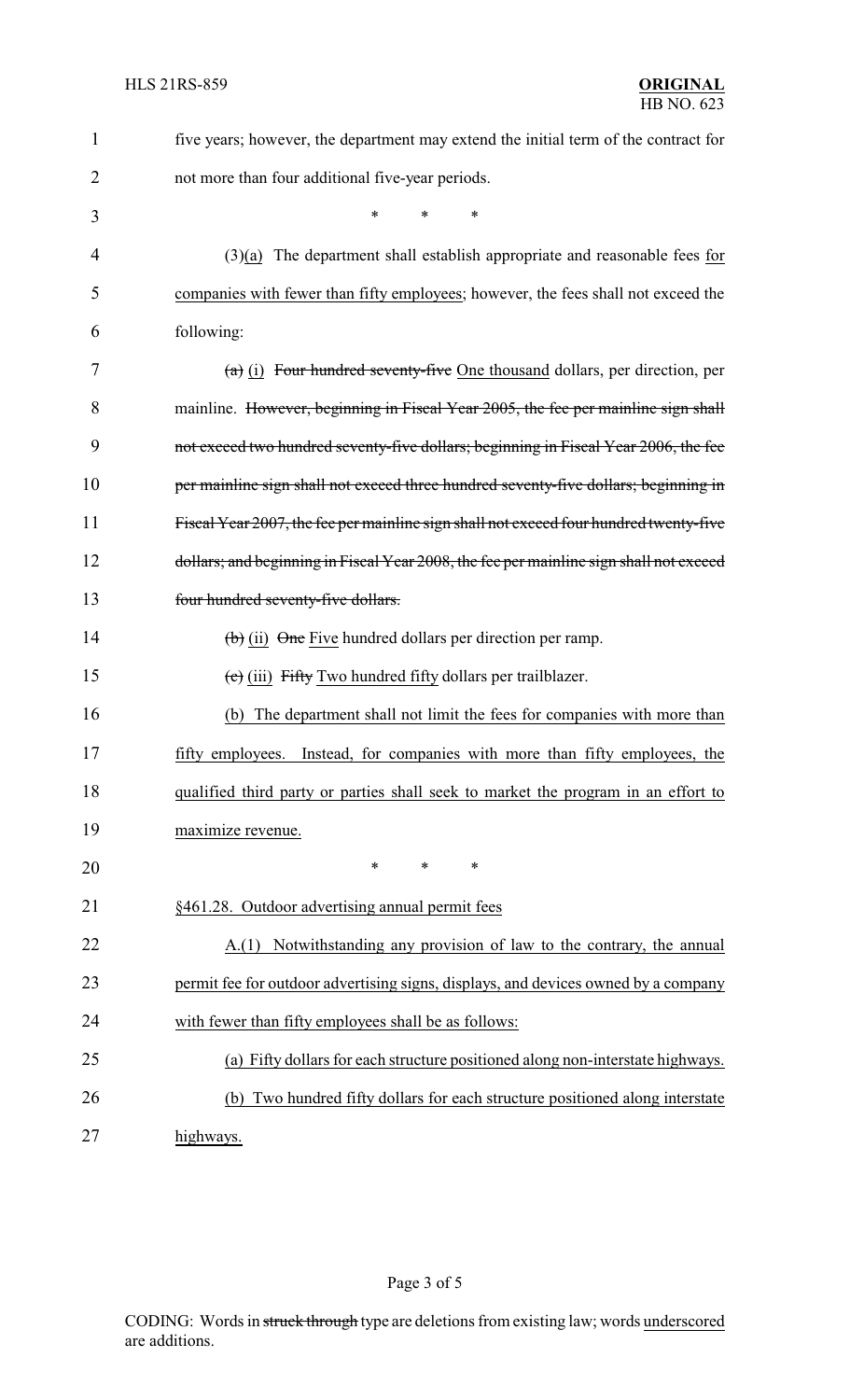| 1              | (2) Notwithstanding any provision of law to the contrary, the annual permit         |
|----------------|-------------------------------------------------------------------------------------|
| $\overline{2}$ | fee for outdoor advertising signs, displays, and devices owned by a company with    |
| 3              | more than fifty employees shall be as follows:                                      |
| 4              | Ten percent of the previous year's gross annual revenues generated for<br>(a)       |
| 5              | the company by each individual structure positioned along any state road, highway,  |
| 6              | or interstate in Louisiana.                                                         |
| 7              | B. All fees collected pursuant to the provisions of this Section shall be           |
| 8              | considered self-generated revenues and deposited by the secretary of the Department |
| 9              | of Transportation and Development, into the state treasury for credit to the        |
| 10             | department. After compliance with the requirements of Article VII, Section 9(B) of  |
| 11             | the Constitution of Louisiana relative to the Bond Security and Redemption Fund,    |
| 12             | the monies so deposited shall be appropriated as self-generated revenues to the     |
| 13             | department.                                                                         |
| 14             | The department may promulgate rules, in accordance with the                         |
| 15             | Administrative Procedure Act, to provide for the administration of this Section.    |
|                |                                                                                     |

## DIGEST

The digest printed below was prepared by House Legislative Services. It constitutes no part of the legislative instrument. The keyword, one-liner, abstract, and digest do not constitute part of the law or proof or indicia of legislative intent. [R.S. 1:13(B) and 24:177(E)]

| HB 623 Original | 2021 Regular Session | McFarland |
|-----------------|----------------------|-----------|
|                 |                      |           |
|                 |                      |           |

**Abstract:** Provides for the increase to certain fees of the Department of Transportation and Development (DOTD) and a blanket increase on all fees of the department.

Proposed law requires the DOTD to prioritize self-generated revenue as a means of financing department operations by establishing the following:

- (1) A minimum of \$25 for all fees or rates charged to individuals for any service or purpose by the department.
- (2) A minimum of \$50 for all fees or rates charged to businesses for any service or purpose by the department.

Proposed law requires the DOTD on July 1, 2021 to increase any flat or formula based fee or rate established in law, the La. Admin. Code, or any other manner by the department, as of June 30, 2020, by 10%. Proposed law requires the DOTD, in the event the 10% increase does not raise a fee to the minimum being established by proposed law, to automatically increase the fee to the corresponding minimum threshold.